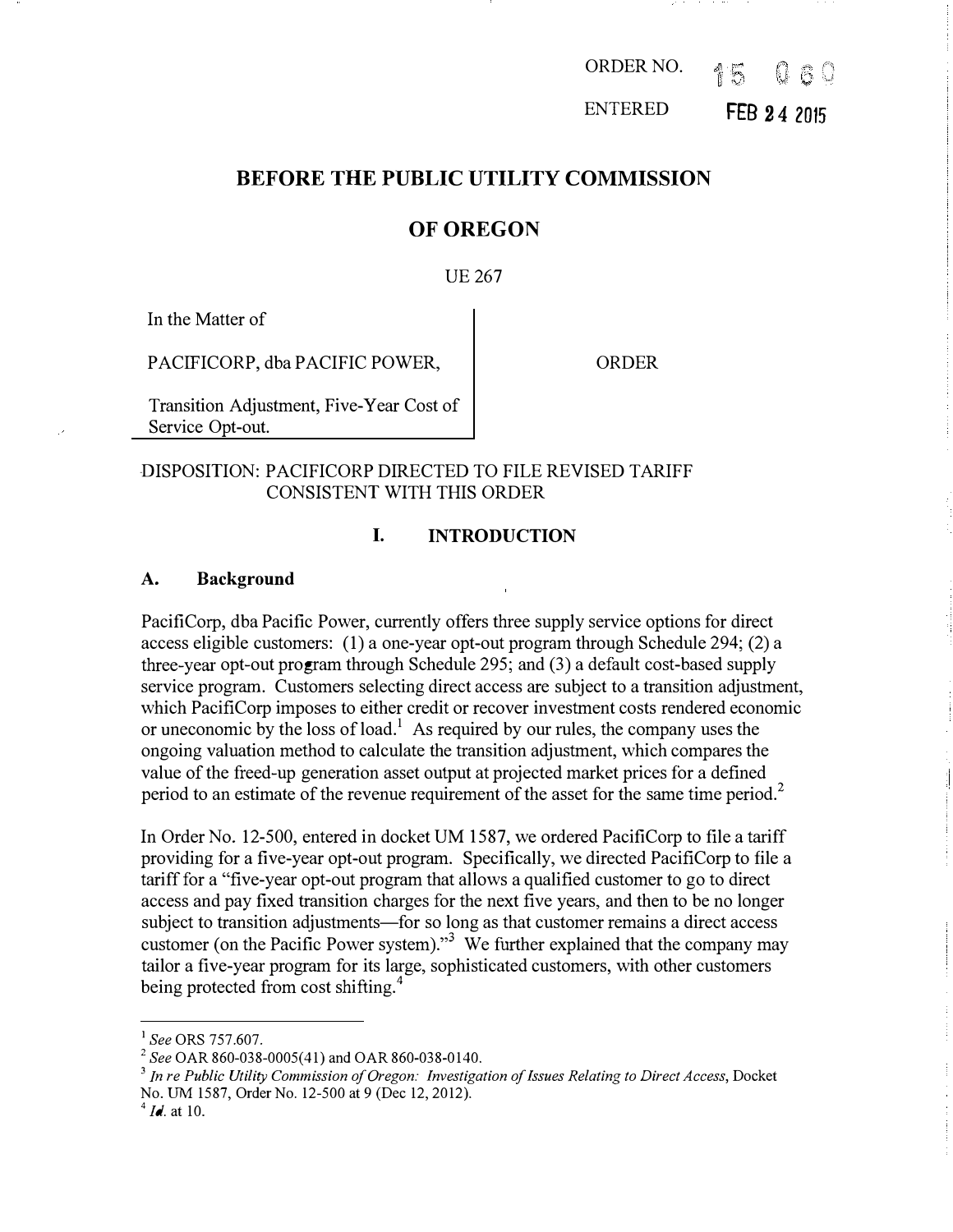# B. Procedural History

 $\frac{1}{2}$ 

一本の

In response to that order, PacifiCorp filed Schedule 296, in Advice No. 13-004, setting forth a proposed five-year cost-of-service opt-out program (five-year opt-out program or five-year program) with an effective date of July 1, 2013. The advice filing was docketed as UE  $267$ <sup>5</sup>

Following the filing of opening testimony and settlement discussions, all active parties other than PacifiCorp offered a "stipulation" to resolve all issues in the docket. The stipulation, supported by joint testimony, was signed by Staff and the following nine intervenors: the Industrial Customers of Northwest Utilities (ICNU), Noble Americas Energy Solutions LLC (Noble Solutions), Wal-Mart Stores, Inc. (Wal-Mart), Shell Energy North America (US), LP (Shell), Constellation NewEnergy, Inc. (Constellation), Fred Meyer Stores, Inc./Kroger, Co. (Fred Meyer), the Northwest and Intermountain Power Producers Coalition (NIPPC), Safeway Inc. (Safeway), and Vitesse, LLC (Vitesse) (collectively, the Stipulating Parties). <sup>6</sup>

PacifiCorp disputed the validity of the stipulation because it did not involve an agreement between parties on adverse sides of an issue. The stipulation was accepted into the record. PacifiCorp filed reply testimony and presented a modified version of a five-year opt-out program.

All parties waived the right to cross-examine witnesses. Pre-filed testimony was admitted into the record, and the parties filed three rounds of briefs.

# II. PROCEDURAL ISSUES

#### A. Legal Standard Applicable to Review of Contested Stipulations

At the outset, we address three procedural matters related to the stipulation submitted by all active parties in this docket except PacifiCorp. The disputes focus on the legal standard of our review of contested stipulations.

First, the parties differ as to whether we should afford the stipulation deference based on a policy of encouraging voluntary resolution of issues. PacifiCorp argues that no deference should be given because, as the administrative law judge (ALJ) previously found, the stipulation does not "resolve any issues as it fails to include Pacific Power.]"<sup>7</sup> In contrast, the Stipulating Parties contend we should defer to the stipulation as it represents a "compromise of different positions" and "a reasonable resolution" of the

 $<sup>5</sup>$  In Order No. 13-130, we initially suspended the tariff for six months, until January 1, 2014. We</sup> subsequently extended the suspension period to January I, 2015, in Order No. 14-432.

<sup>&</sup>lt;sup>6</sup> Two other parties intervened in this proceeding: Portland General Electric Company and Compete Coalition. Neither took a position on the stipulation.

<sup>&</sup>lt;sup>7</sup> ALJ Ruling on Stipulation (Nov 15, 2013).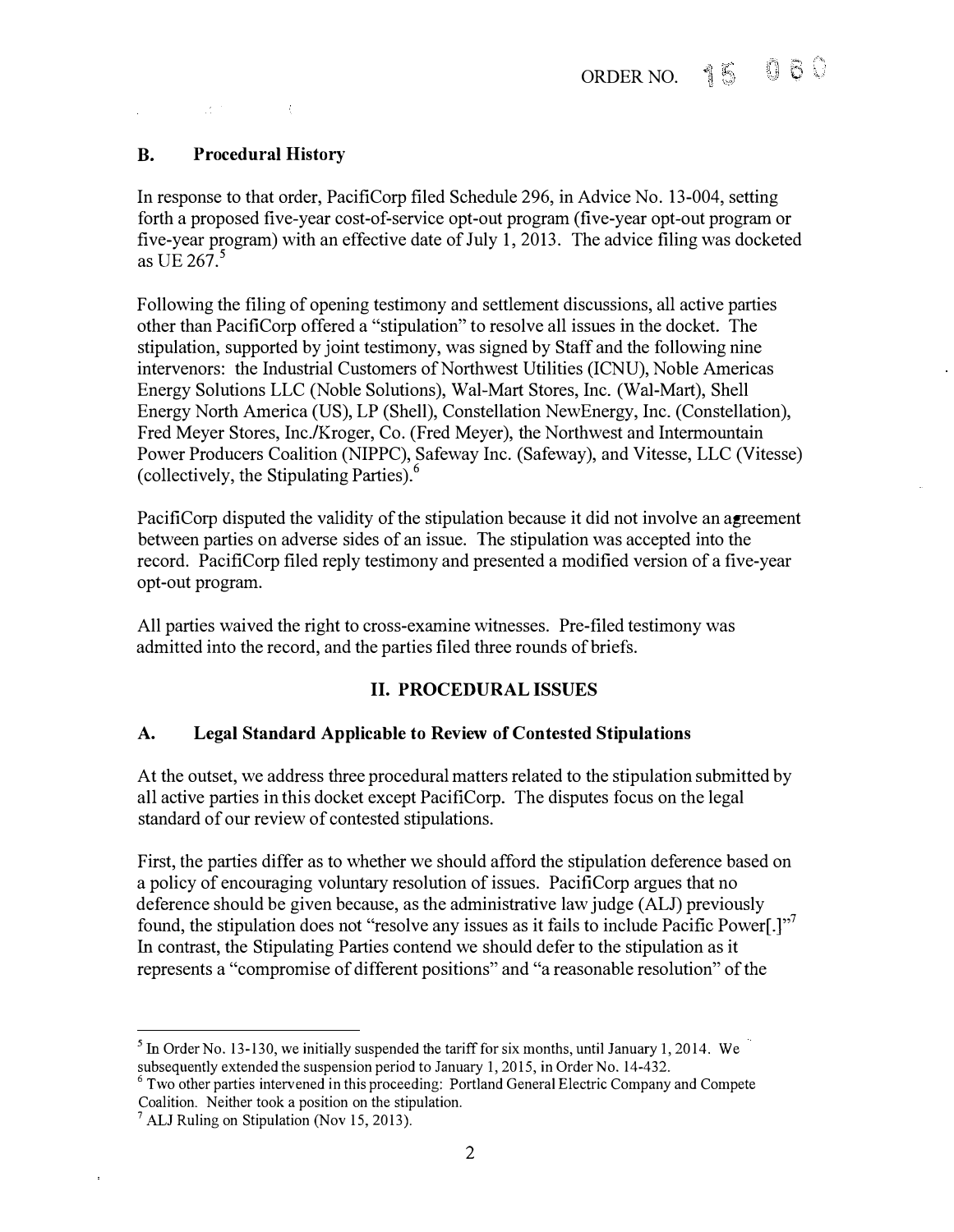issues.<sup>8</sup> They argue that we may approve a non-unanimous stipulation where substantial competent evidence on the record shows that the stipulation will result in just and reasonable rates.<sup>9</sup>

Second, the parties dispute whether we are required to review the stipulation as an integrated document. PacifiCorp contends that the Stipulating Parties "have the burden of producing evidence to support their argument in opposition to the utility's position" on each and every settlement term.<sup>10</sup> The Stipulating Parties counter that we should review the stipulation as an integrated document, contending that evidence demonstrating the reasonableness of the entire settlement is sufficient. They note this view is consistent with our process to set just and reasonable rates by "look[ing] at the record as a whole and mak[ing] a determination based on the preponderance of the evidence."<sup>11</sup>

Third, the parties dispute what additional proceedings are necessary if we reject or modify the stipulation. Should we not adopt the stipulation in its entirety, the Stipulating Parties request that we allow a second opportunity for hearing. They indicate that the Commission has granted a second hearing in analogous circumstances.12 PacifiCorp contends that no additional proceedings are necessary if we reject or modify the stipulation.

#### B. Resolution

The agreement made by the Stipulating Parties technically satisfies the definition of a stipulation in OAR 860-001-0350, as determined in the ALJ's November 15, 2013 ruling:

The language used in OAR 860-001-0350 is broad, but unambiguous, allowing 'some or all of the parties' to 'enter into a settlement of any or all issues' at any time during a contested case. It does not require all parties to agree, nor does it specify that 'necessary' or 'adverse' parties must agree.<sup>13</sup>

As the ALJ also noted, however, the stipulation does not "*resolve* any issues" since the adverse party in the docket, PacifiCorp, opposes its terms. Nevertheless, we agree with the ALJ that the settlement has "value in terms of administrative efficiency by narrowing the range of positions on issues and further developing the record,"<sup>14</sup> thereby performing the same function as joint testimony. In the future, we encourage parties to submit joint testimony as a means of aligning positions against an adverse party.

 $8$  Id. citing In re PacifiCorp, Docket No. UE 210, Order No. 10-222 at 5.

<sup>&</sup>lt;sup>9</sup> See In re PacifiCorp Request for a General Rate Revision, Docket No. UE 210, Order No. 10-022 at 6 (Jan 26, 2010).

<sup>&</sup>lt;sup>10</sup> PacifiCorp's Opening Brief at 4, quoting *In the Matter of Portland General Electric Company* Application to Amortize the Boardman Deferral, Docket No. UE 196, Order No. 09-046 at 8 (Feb 5, 2009). <sup>11</sup> Stipulating Parties' Post-Hearing Reply Brief at 25, citing *In re PacifiCorp*, Docket Nos.

UM 995/UE 121/UC 578, Order No. 02-469 at 75 (Jul 18, 2002).

 $\frac{12}{12}$  Id. citing In re PacifiCorp, Docket No. UE 94, Order No. 98-107 (Mar 19, 1998).

 $13$  ALJ Ruling at 3 (Nov 15, 2013).

<sup>&</sup>lt;sup>14</sup> PacifiCorp's Rebuttal Brief at 17, citing ALJ Ruling at 3 (Nov. 15, 2013).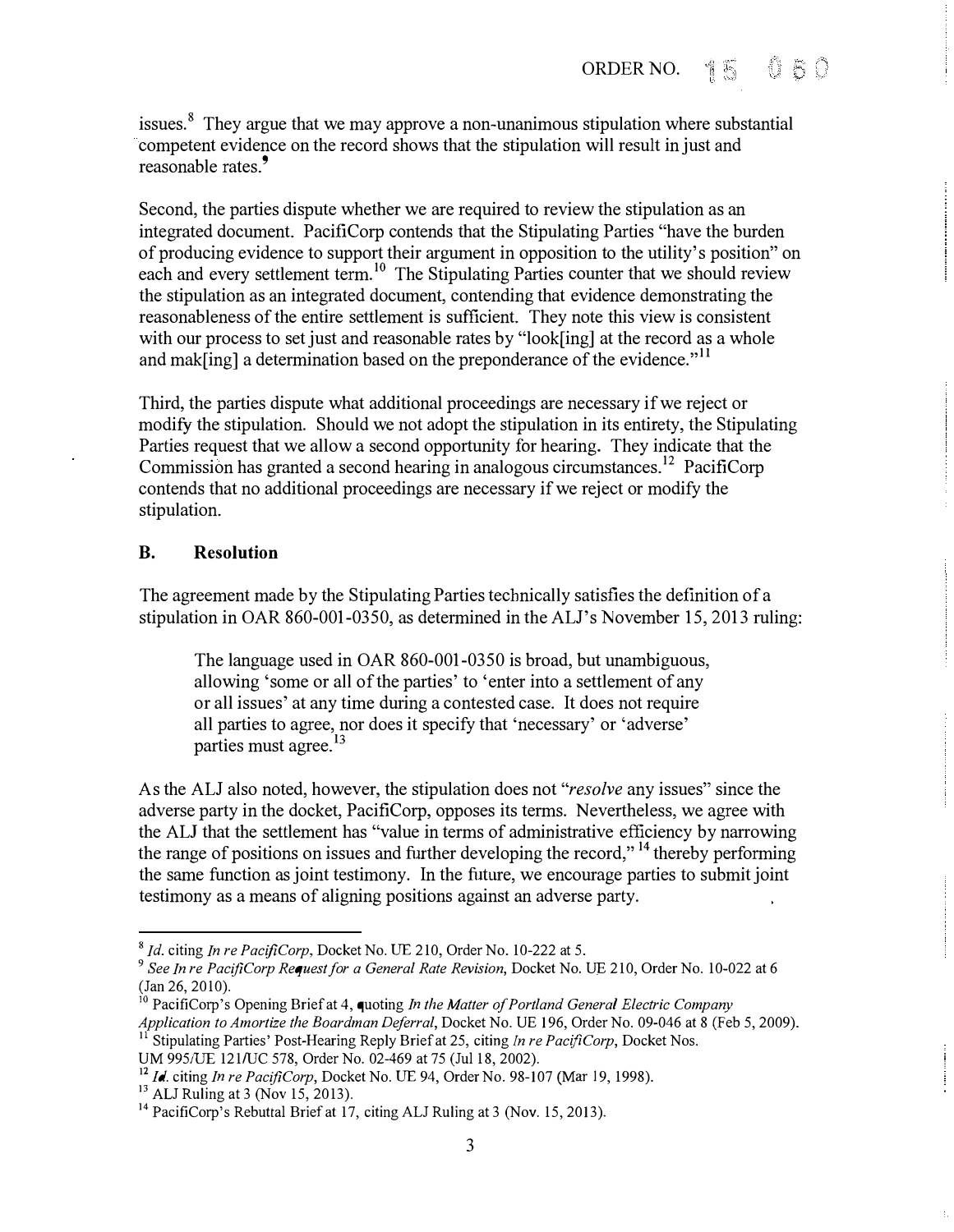In response to the parties' arguments, we clarify that we do not defer to, and are not bound by the terms of *any* stipulation. Although we encourage parties to resolve disputes informally, we must review the terms of any stipulation for reasonableness and accord with the public interest. We also affirm that, as set out in OAR 860-001-0350, we may adopt or reject a stipulation in its entirety, or adopt it with modifications to its terms. We will explain any modifications that we make, but we will provide further opportunity for the parties to be heard only if necessary to ensure a complete record or preserve rights of the parties.

Here, we do not find it necessary to provide an additional opportunity for a hearing should we reject the stipulation. We note that the ALJ's acceptance of the stipulation into the record did not conclude the proceedings in this docket, and that an opportunity for all parties to participate in cross-examination was subsequently available.

# III. PACIFICORP'S FIVE-YEAR OPT-OUT PROGRAM

The parties identified six primary issues regarding the elements of PacifiCorp's five-year program: (1) Rate Components; (2) Transition Adjustment Calculation; (3) Program Eligibility; (4) Total Eligible Load; (5) Election Window; and (6) Right to Return.

Following the completion of testimony and briefing, the parties reached a consensus on one primary issue, as well as on many other sub-issues. We address each issue separately below, with positions presented jointly or separately as appropriate.

# A. Rate Components

PacifiCorp and the Stipulating Parties agree on all rate components of a five-year program except the inclusion of a consumer opt-out charge. The parties agree that, during the five-year transition period, a direct access customer should be subject to delivery charges, generation fixed costs (calculated pursuant to Schedule 200), and a transition adjustment. All parties also agree that after the transition period, a direct access customer will pay the company for delivery service alone.

We summarize the parties' positions on the opt-out charge below, followed by our resolution.

# 1. PacifiCorp 's Position

PacifiCorp contends that a consumer opt-out charge is necessary to minimize cost shifting to nonparticipating customers. PacifiCorp explains that the opt-out charge is intended to represent the fixed generation costs incurred by the company to serve all customers offset by the value of freed-up power made available by the departing customers for years six through 20 after a customer's departure from cost-of-service rates.

PacifiCorp observes that the opt-out charge is required under the direct access law and are implementing rules to prohibit unwarranted cost shifting to non-participating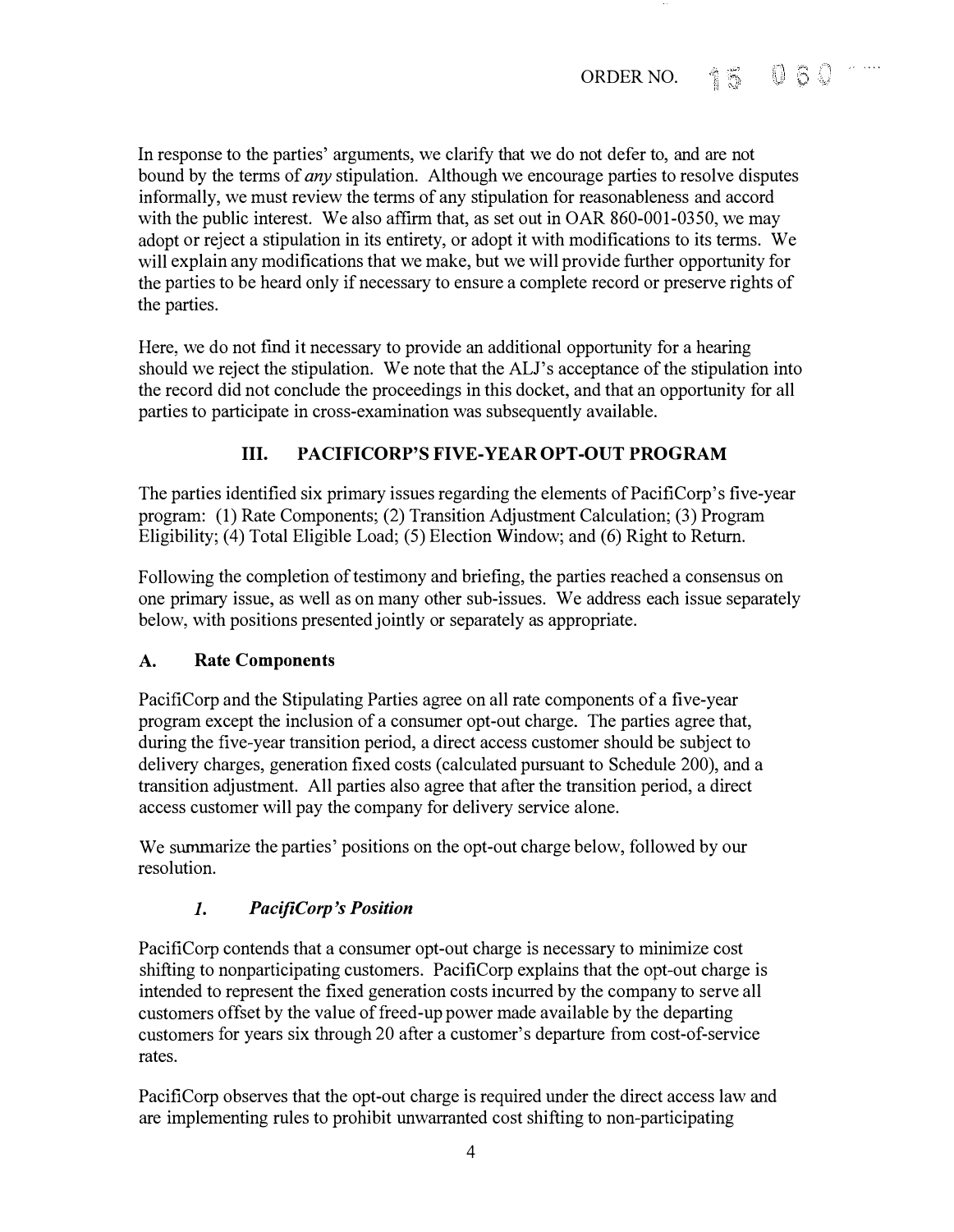÷,

customers.15 PacifiCorp asserts that a direct access customer must pay 100 percent of transition costs and receive 100 percent of transition benefits.<sup>16</sup> Absent an opt-out charge, PacifiCorp argues that a significant amount in transition costs could be shifted to non-participating customers. PacifiCorp estimates that, between years six aud ten, the transition costs associated with 175 MW of departing direct access load approximate \$58.9 million on a nominal basis, or \$35.4 million on a net present value basis.

PacifiCorp argues that, even with the opt-out charge, the company has a strong incentive to minimize transition costs given the reduced window of recovery. The company notes that, although transition costs may exist through at least a 20-year period, recovery of such costs is limited to a 10-year period.<sup>17</sup>

PacifiCorp disputes arguments that its system load growth will completely mitigate the compauy's transition costs after five years. PacifiCorp explains that GRID relies on the company's total system load forecast for calculating both the trausition adjustments for years one through five and the consumer opt-out charge for years six through ten. Thus, contrary to the Stipulating Parties' assertions, GRID incorporates forecasted system load growth in valuation of electricity freed-up by direct access in Oregon.

PacifiCorp also contends that it is unreasonable to assume that the company could defer planned resource acquisitions based on departing direct access load. PacifiCorp explains that the company's IRP does not contemplate the addition of new generation resources within the next ten years so there are no costs to avoid or delay due to direct access. It also offers unrebutted evidence that savings from reduced front-office trausactions associated with loss of direct access load are already captured in the GRID model runs that underlie calculation of the transition adjustment. Finally, PacifiCorp indicates it presented undisputed evidence that the company forecasts no load growth in Oregon and the Commission's current approach to the company's inter-jurisdictional cost allocation effectively forecloses consideration of system load growth as a strauded cost mitigation factor for Oregon alone.

#### 2. Stipulating Parties' Position

The Stipulating Parties oppose au opt-out charge. They allege that imposing ten years of alleged costs 'in a five-year period of recovery would present a negative value proposition for participants and ensure that the program will be doomed to fail.

At the outset, the Stipulating Parties contend that Oregon's direct access law provides far more discretion than the company suggests. They note that cost shifting is prohibited only when it is *unwarranted*, and that a transition charge is defined as "a charge or a fee

<sup>&</sup>lt;sup>15</sup> See ORS 757.607(1) and OAR 860-038-0160(1).

<sup>&</sup>lt;sup>16</sup> PacifiCorp observes that the Commission adopted OAR 860-038-0160(1) in 2000, after issuance of Order No. 98-353 which permitted less than 100 percent transition cost recovery. PacifiCorp asserts that with the passage of SB 1149, the Commission instituted a full recovery standard.

 $17$  OAR 860-038-0160(7) ("The Commission will determine the period of payment or recovery of transition costs or transition credits, provided such period will not exceed 10 years.").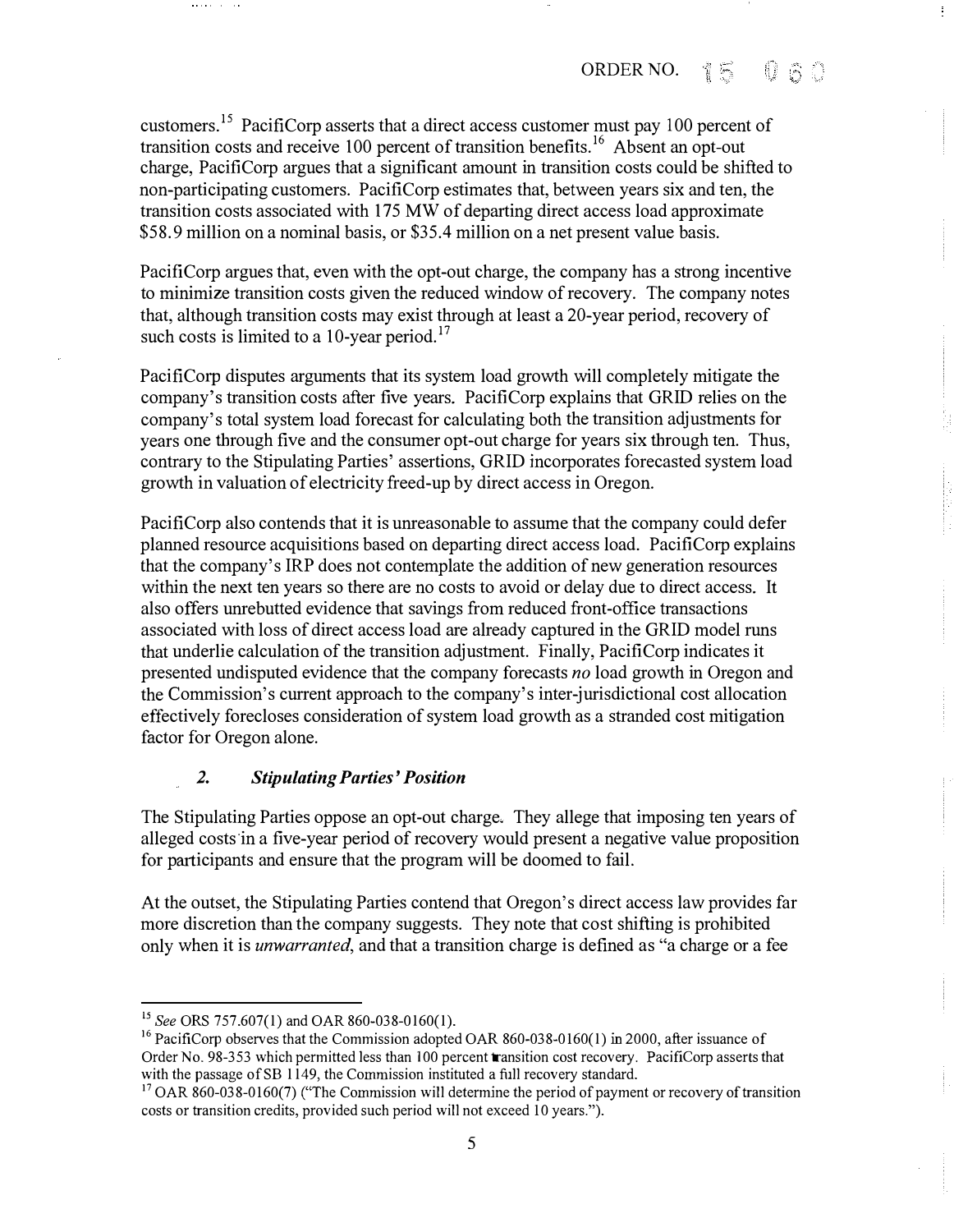that recovers all *or a portion* of an uneconomic utility investment."<sup>18</sup> Thus, the Stipulating Parties conclude that law provides the Commission with the ability to determine the appropriate level of transition charge or credit to impose.

Next, the Stipulating Parties contest PacifiCorp's calculations that stranded costs will exist after the five-year transition period. They argue that the "record contains no comprehensive analysis of projected stranded costs beyond the five-year transition period."19 The Stipulating Parties suggest that PacifiCorp's claims are based on extrapolations from an illustrative example rather than real data. They assert that the company failed to model appropriate system planning in the face of long-term and likely permanent departing load.

In any case, the Stipulating Parties argue that a consumer opt-out charge is unjustified because PacifiCorp can adjust its system to match load lost within five years. They observe that the maximum amount of load allowed to depart under the program, 175 aMW, is a small proportion of PacifiCorp's total system load of 7,000 aMW, and will likely be offset by future load growth. The Stipulating Parties also assert that expensive front-office load-meeting transactions by the company can be scaled back in anticipation of the reduced direct-access-related loads.

The Stipulating Parties also argue that, by proposing an opt-out charge, PacifiCorp avoids its duty underlying the direct access law to mitigate transition costs. The Stipulating Parties contend that PacifiCorp is not properly taking mitigation steps, such as amending provisions of its inter-jurisdictional agreement or putting unused Bonneville Power Administration (BPA) transmission rights to beneficial use.<sup>20</sup>

# 3. Resolution

During the five-year transition period for the five-year program, we find that a direct access customer under Schedule 296 should pay delivery charges, generation fixed costs, a transition adjustment, and a consumer opt-out charge. After the transition period, a direct access customer will pay PacifiCorp for delivery service alone. We therefore resolve the only contested issue regarding the rate components of Schedule 296 by adopting the consumer opt-out charge as it was presented in modified form by PacifiCorp in reply testimony.

We conclude that the consumer opt-out charge is necessary pursuant to implementation of the state's direct access laws by our rules. The inclusion of an opt-out charge is consistent with our request that PacifiCorp design a five-year opt-out program that would protect other customers from cost-shifting. We also find that, even with the opt-out

 $18$  *Id.* citing ORS 757.600(31) (emphasis added).

<sup>&</sup>lt;sup>19</sup> Stipulating Parties' Post-Hearing Reply Brief at 10.

 $20$  Id. at 5, citing In re Investigation of Transition Costs for Electric Utilities, Docket No. UM 834, Order No. 98-353 at 20 (Aug 24, 1998) ("Utilities should expect to show they have maximized the value of their assets and minimized the costs associated with those assets. We may allow less than full recovery of transition costs to ensure mitigation takes place."); accord ORS 757.607(2).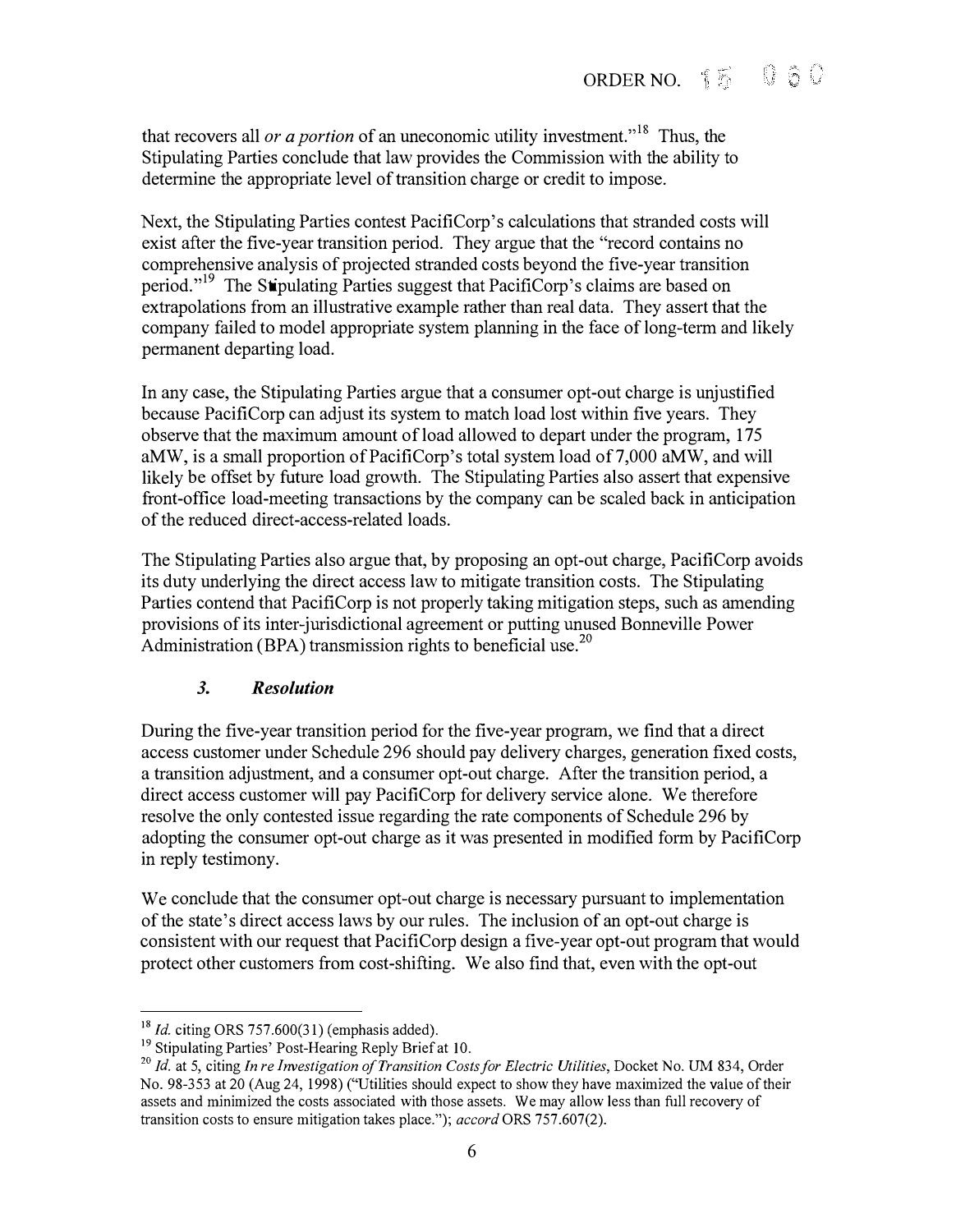charge, PacifiCorp will have an incentive to minimize transition costs, having reduced the period for recovery from 20 to 10 years.

The Stipulating Parties failed to rebut PacifiCorp's evidence of transition costs, up to approximately \$60 million, in years six to ten of the program, and rely too heavily on mere assertions about how transition costs beyond year five can be reduced or erased. Moreover, we reject the Stipulating Parties' arguments that PacifiCorp's system load growth will completely mitigate any transition costs. As PacifiCorp notes, GRID considers forecasted system load growth in calculating both the transition adjustments and the consumer opt-out charge.

### B. Transition Adjustment Calculation

ă.

The Schedule 296 transition adjustment is the estimated difference between the value of the electricity that is freed up when a customer chooses to leave cost-based supply service and regulated net power costs in Schedule 201.

The parties identified four separate issues regarding the calculation of the Schedule 296 transition adjustment. The parties ultimately reached consensus on three of those issues: (1) Use of Grid to Determine Value of the Transition Charge; (2) Differentiate between HLH and LLH; and (3) Amount of Load Assumed to Depart. The remaining dispute relates to BPA Transmission Credit. We discuss each issue separately.

# 1. Use of GRID Model To Determine Value of the Transition Charge

PacifiCorp and the Stipulating Parties agree on a calculation methodology using the company's GRID program to determine the value of the transition charge.<sup>21</sup> This methodology includes changes agreed to by PacifiCorp in responsive testimony that it would calculate the transition adjustment, including the value of freed-up energy, in the same respective methodologies used for the annual Transition Adjustment Mechanism (TAM) under Schedules 294 and 295.

We agree and authorize PacifiCorp to use the GRID-based methodology set forth in its reply testimony.<sup>22</sup> We note that this decision is consistent with prior decisions favoring a GRID-based methodology rather than a market price approach to value the loss of direct access load.23

# 2. Differentiate Between Heavy Load Hours (HLH) and Light Load Hours (LLH)

PacifiCorp originally proposed to differentiate the transition adjustment between HLH and LLH. The Stipulating Parties persuaded the company that doing so would

<sup>&</sup>lt;sup>21</sup> Although they support the use of GRID, the Stipulating Parties note that this position is a compromise, as some parties to the stipulation argued that PacifiCorp should calculate its transition adjustment using market prices to value freed-up generation. See Noble Solutions/] 00, Higgins/5; Walmart/100, Chriss/12.  $22$  PAC/400, Duvall/22.

<sup>&</sup>lt;sup>23</sup> See e.g., Order No. 13-387 at 12-13.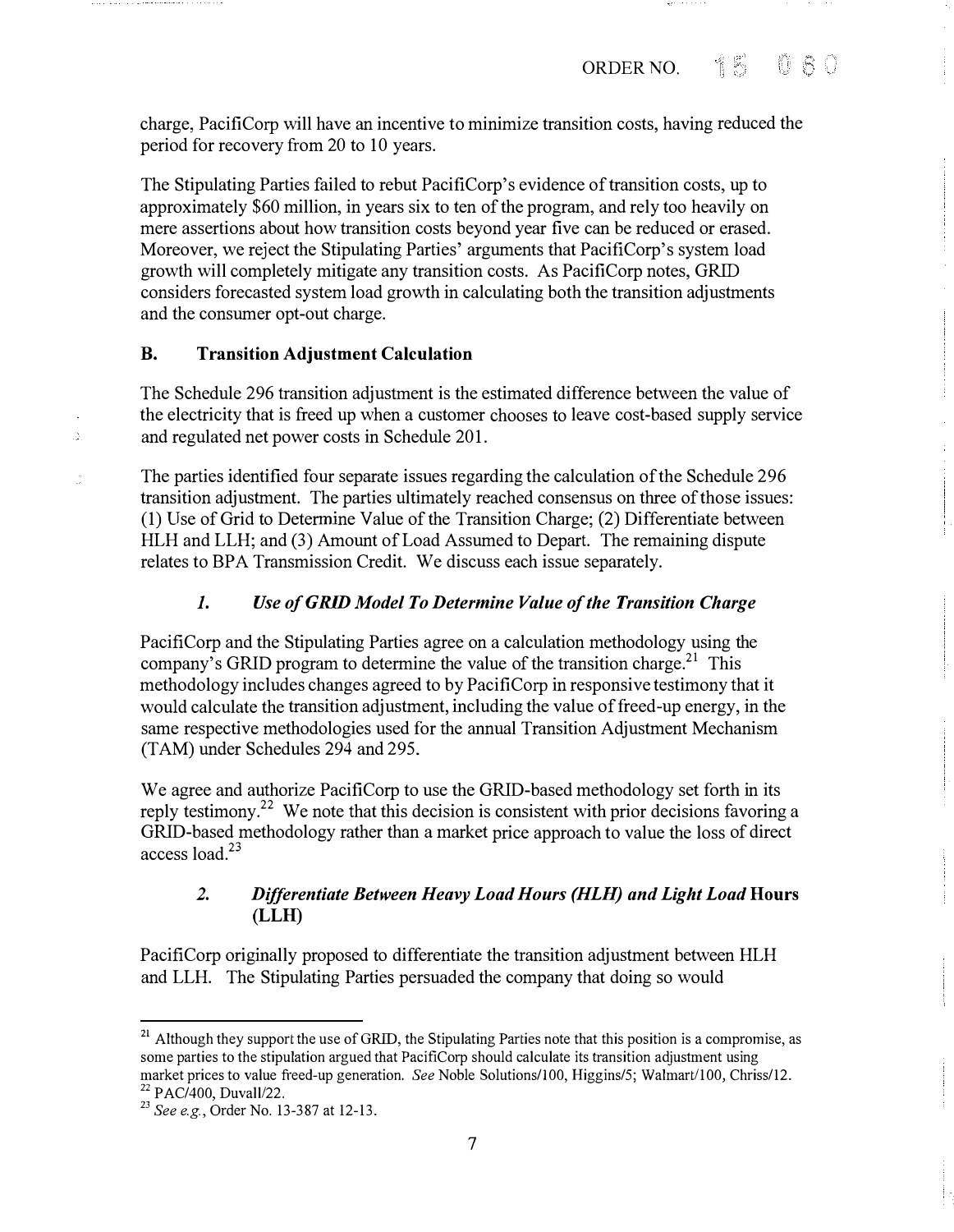preferentially treat HLH, and PacifiCorp accepted the reconnnendation to eliminate the distinction between HLH and LLH.

We deem elimination of a transition adjustment distinction between HLH and LLH appropriate. Calculation of the Schedule 296 transition adjustment will not differentiate between HLH and LLH.

# 3. Amount of Load Assumed to Depart

Rather than assuming the initial departure of all 175 aMW of eligible load under Schedule 296, PacifiCorp and the Stipulating Parties agree to assume only 50 aMW of direct access load will depart in the first year of the five-year program. In each subsequent year, the parties agree that the Schedule 296 Transition Adjustment will be calculated for newly departing customers based on actual data about departed load and the assumption of an addition 50 aMW of direct access load, until the program cap is reached.

We find it reasonable and appropriate to use, for purposes of calculating the transition adjustment for Schedule 296, an incremental departure of 50 aMW of direct access load each year until the program cap is reached.

# 4. Credit for BPA Transmission

The parties dispute whether PacifiCorp should include a moderate credit in the transition adjustment calculation for BPA transmission that is freed-up as a result of customers electing direct access. The positions of PacifiCorp and the Stipulating Parties are separately presented.

a. PacifiCorp 's Position

PacifiCorp contends no credit should be provided, because the company will not be able to obtain value from BPA transmission freed-up by departing direct access load due to its continuing obligation to be the provider of last resort in the company's West Balancing Authority Area.<sup>24</sup> PacifiCorp explains that the company will need to retain transmission rights in order to be able to serve departing customers that have the right to return. PacifiCorp argues that imputing a credit for BPA transmission would shift additional costs to other customers.

PacifiCorp adds this Commission has previously rejected similar proposals in the company's last two TAM proceedings.<sup>25</sup> PacifiCorp asserts that the Stipulating Parties fail to distinguish the proposal in this case from those previous adverse decisions. Moreover, PacifiCorp points out that the Commission has already recognized that comparisons to PGE are inapplicable to PacifiCorp for purposes of considering a transmission credit for direct access.

<sup>&</sup>lt;sup>24</sup> PacifiCorp's Opening Brief at 20, citing PAC/500.

 $2^2$  PacifiCorp's Prehearing Brief at 14, citing Order No. 12-409 at 17; Order No. 13-387 at 13-14.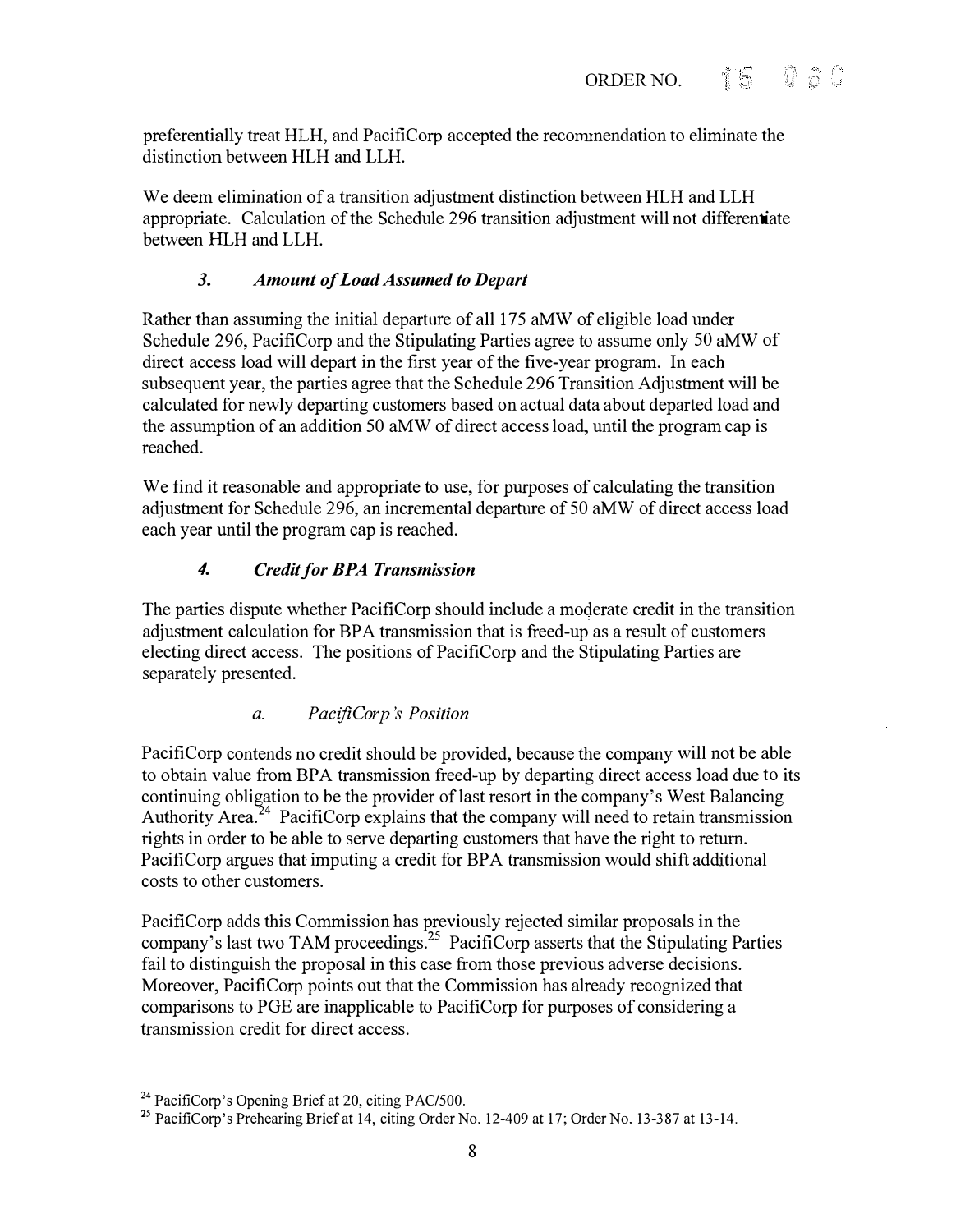#### b. Stipulating Parties' Position

The Stipulating Parties recommend that PacifiCorp credit direct access customers for approximately half of the BPA point to point (PTP) rate of \$3.166/MWh (as measured on an average load factor basis).  $26$  The transmission credit is appropriate, the Stipulating Parties contend, because freed-up **transmission** assets are an "economic utility investment" that should be credited to direct access customers.<sup>27</sup>

The Stipulating Parties explain that this transmission credit proposal is conservative, accounting for the possibility that PacifiCorp cannot free up, resell, or reuse *all* pertinent BPA transmission rights. The Stipulating Parties indicate that this type of **transmission** credit has been part of PGE's five-year opt-out program for several years, and emphasize that PacifiCorp does not refute that the company can contractually reassign, sell, or redirect its PTP rights to another party. The Stipulating Parties add that prior orders rejecting a BPA transmission credit in PacifiCorp's one-year and three-year opt-out programs are distinguishable because customers in those programs are allowed to return to cost-of-service rates without meaningful advance notice.

The Stipulating Parties assert that there is no reason for PacifiCorp to hold the rights idle. They explain that, under their proposal, direct access customers would be required to provide four years' advance notice before returning to cost-of-service rates. That notice, the Stipulating Parties observe, would provide PacifiCorp sufficient time to reacquire the BPA transmission rights needed to serve the returning customers. Moreover, if an emergency situation arose and PacifiCorp had to provide service, the Stipulating Parties assert that OAR 860-038-0280(3) would allow the company to pass on the above-market costs of securing short-term transmission rights to provide emergency service. Even if PacifiCorp does not relinquish the rights, the Stipulating Parties point out that the company can use freed-up transmission for other economic uses, or serve other loads.

#### c. Resolution

As in previous dockets in which we have rejected potential transition adjustment credits for the resale of BPA transmission, we find no compelling evidence of PacifiCorp's actual ability to sell BPA transmission rights when direct access loads depart and then repurchase such rights when direct access loads retum.28 The Stipulating Parties offer no supporting detail or evidence to support their assertion that a required four-year advance notice before returning to cost-of-service rates is sufficient to allow PacifiCorp to reacquire the BPA transmission rights needed to serve returning customers. We find no reason to depart from our precedent that declines to institute a transition adjustment credit for the resale of BPA transmission.

<sup>&</sup>lt;sup>26</sup> Stipulating Parties/100, Higgins, Compton, Schoenbeck, Chriss, Lynch/18.

<sup>&</sup>lt;sup>27</sup> See ORS 757.600(1), (32); ORS 757.607(2).

<sup>&</sup>lt;sup>28</sup> Order No. 12-409 at 17, Order No. 13-387 at 13-14.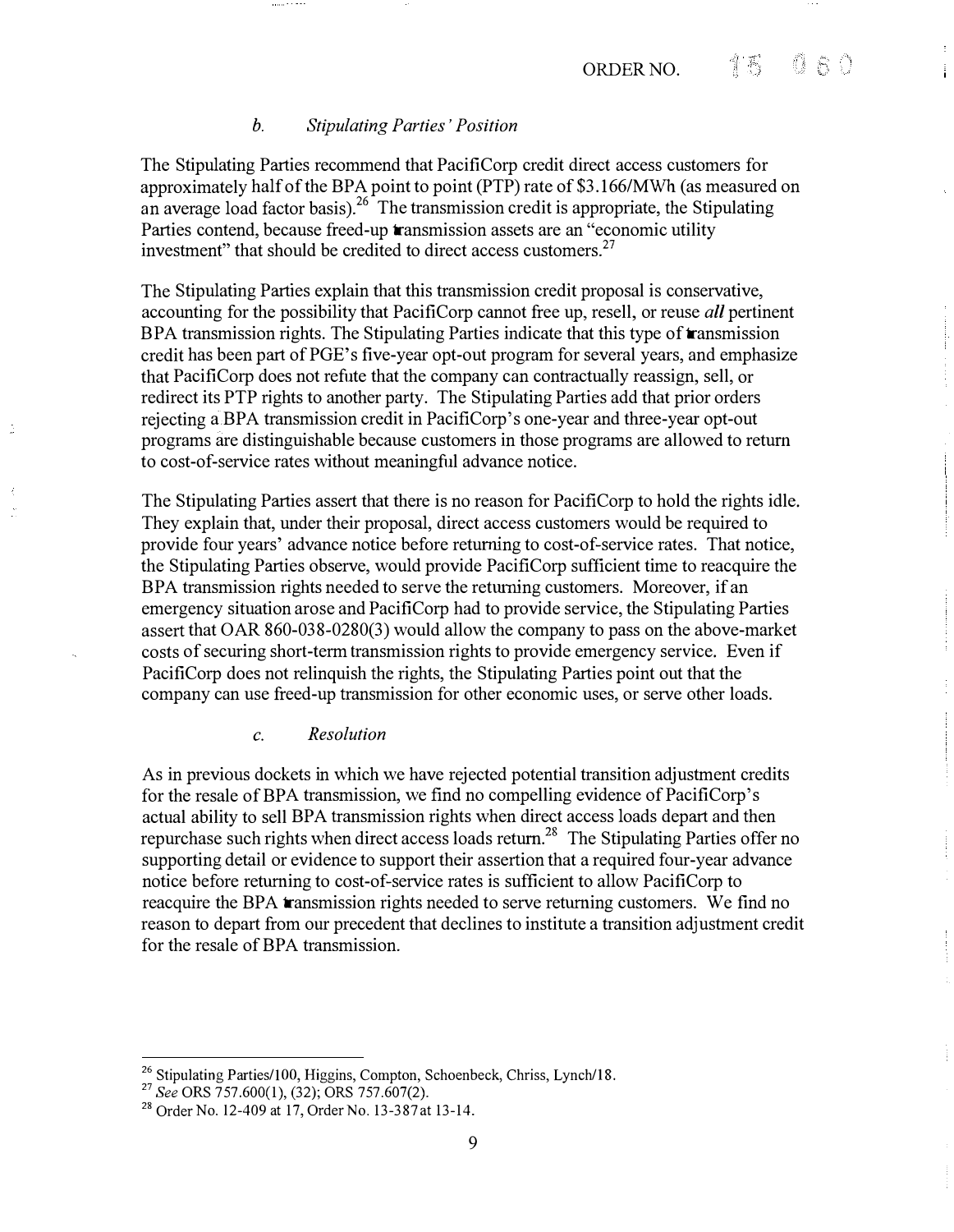# C. Total Eligible Load

The parties agree that PacifiCorp's five-year program should be capped at 175 aMW of departing load. The Stipulating Parties note that PGE's program cap is 300 aMW, but acknowledge that PGE has a greater amount of potentially eligible load. They ask that any party be allowed to request at any time that the size of the cap be increased.

We adopt the 175 aMW cap on the total amount of load that can be accepted in the fiveyear program, finding it to be a reasonable initial limit on the departure of load. Any party is free to ask that the cap be revisited at a later time.

# D. Program Eligibility

The parties dispute how meter eligibility is determined under the five-year program. PacifiCorp contends each meter must be independently eligible, while the Stipulating Parties contend that all meters located on the same property as one eligible meter should be allowed to participate in the program, regardless of usage.

# 1. PacifiCorp 's Position

For customers who receive service under Delivery Service Schedules 30/730, 47/747 or 48/748, PacifiCorp proposes to limit its five-year program to those under the same corporate entity with meters that each have more than 200 kW of billing demand at least once in the previous 13 months, and that total to at least 2 megawatts (MW). PacifiCorp notes that the term, "corporate entity," replaced the term, "corporate name," to address concerns that customers that are part of the same corporate entity, but operate under different trade names, would not be eligible to participate.

PacifiCorp does not believe that the presence of one eligible meter under these standards should allow all other meters on the same property—regardless of independent eligibility-to participate in the program. PacifiCorp contends that allowing such participation would violate ORS 757.310(2), which prohibits a utility from charging different rates to similarly situated customers. PacifiCorp adds that its tariff does not allow the company to charge all meters based on the rate schedule that applies to the primary meter on a customer's property.

# 2. Stipulating Parties' Position

The Stipulating Parties contend that, once one meter on a property meets the opt-out eligibility requirements for the five-year program, all other nomesidential meters on the same property that are billed to the same corporate entity, regardless of the meter's annual usage, should be eligible to opt-out. The Stipulating Parties argue that allowing a customer to include all accounts on the same property in an opt-out program is reasonable and administratively efficient by facilitating coordinated energy management and central utility bill processing.

The Stipulating Parties view PacifiCorp's objection as an attempt to frustrate the potential success of the five-year program, and refute PacifiCorp's concerns about ORS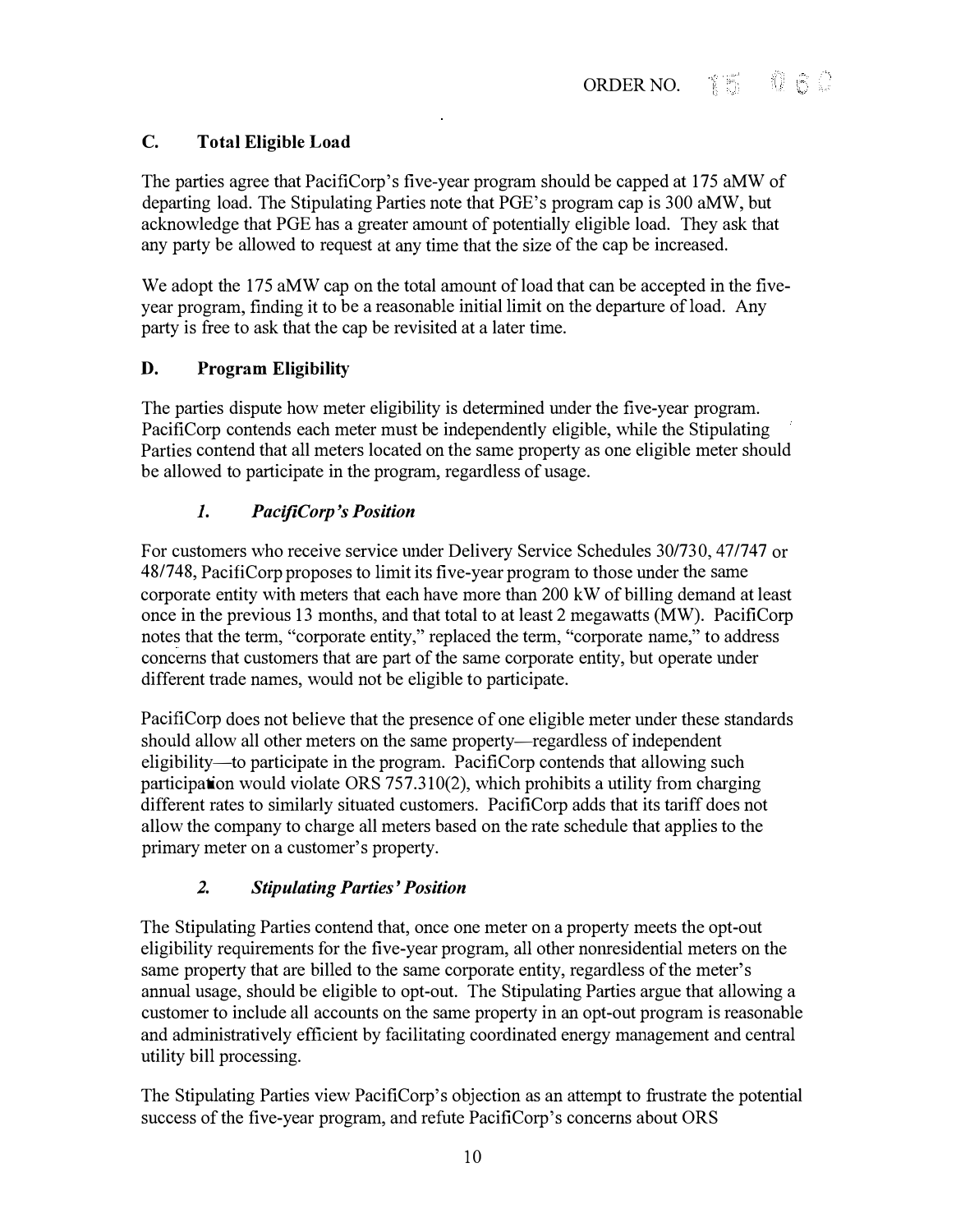757.310(2). Although the provision prohibits a utility from charging different rates to two customers with substantially the same service, the Stipulating Parties argue the statute is inapplicable to the aggregation of meters for the purposes of opting out of costof-service rates. They argue, "[t)he customer's accounts on the same property would no longer be purchasing generation service from PacifiCorp and would instead each be taking same type of distribution related services from PacifiCorp."29 In any case, the Stipulating Parties argue that we have broad discretion to set transition adjustment rates under ORS 757.607(2).

# 3. Resolution

We adopt PacifiCorp's proposed eligibility criteria, as it has been revised to use the term, "corporate entity." We also find that each and every meter in the five-year program must be eligible under these criteria, and that an otherwise ineligible meter does not become eligible by collocation with an eligible meter. We make this decision for policy, not legal reasons. We agree with PacifiCorp that its tariff does not determine rate application based on a customer's primary meter, but rather does so based on the individual basis of each meter. As discussed above, program eligibility will be capped at 175 aMW, largely based on the estimated amount of eligible departing load as calculated using the application in PacifiCorp's tariff. Indeed, no testimony was presented regarding the amount of eligible load if the Stipulating Parties' eligibility criteria is adopted. We find it inappropriate to adopt eligibility criteria that would potentially render the initial cap on total eligible load unsuitable.

# E. Election Window

The parties dispute the length of time an eligible customer is allowed to decide whether to enroll in the five-year program. The positions of PacifiCorp and the Stipulating Parties are separately presented.

# 1. PacifiCorp 's Position

PacifiCorp proposes a three-week election window, beginning on November 15 of each year. The company contends this is the longest period possible under the Commission's rules and the company's tariffs. PacifiCorp explains that November 15 is designated as the "Announcement Date" for electric utilities to state their estimated prices for the next calendar year.<sup>30</sup> PacifiCorp indicates it will post indicative **transition adjustments one** week earlier than the Announcement Date, thereby effectively giving customers four weeks to consider whether to elect the five-year program.

<sup>&</sup>lt;sup>29</sup> Stipulating Parties' Pre-Hearing Brief at 18.

<sup>&</sup>lt;sup>30</sup> PacifiCorp's Opening Brief at 20, citing ORS 757.609(1) (requiring the Commission to "set a date on which all electric companies must announce prices that will be charged for electricity by the companies in the subsequent calendar year") and OAR 860-038-027(1) (establishing November 15 as the "Announcement Date" on which each electric company must announce the prices to be charged for electricity services in the next calendar year).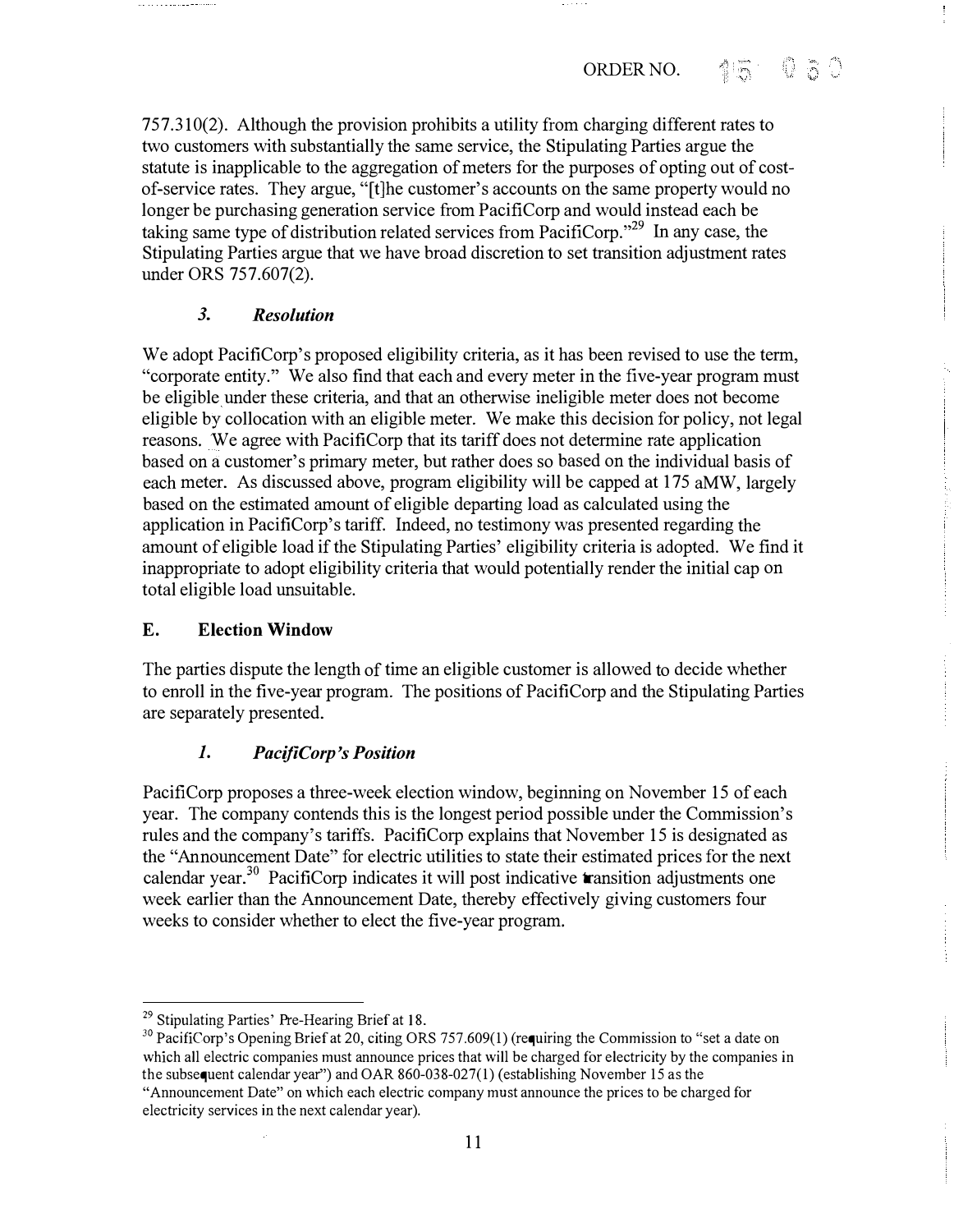# 2. Stipulating Parties ' Position

The Stipulating Parties propose a one-month election window. They contend that this duration is necessary to give customers adequate time to work through all of the details and approvals necessary to execute a long-term opt-out commitment. The Stipulating Parties observe that a one-month election window is consistent with the election window in PGE's program.

Given the logistical problems identified by PacifiCorp with having an election window extend into December, the Stipulating Parties argue that the election window should commence on November 1 of each year. They ask the Commission to waive the November 15 Announcement Date set forth in OAR 860-038-0275(1) to allow an earlier date for the five-year opt-out program.

### 3. Resolution

We adopt PacifiCorp's proposal to allow an election window starting November 15 which extends three weeks thereafter. As noted, PacifiCorp will post indicative transition adjustments one week prior to that date, effectively extending that window to four weeks. Customers may begin the process to enroll in the five-year program at that time. We find that the Stipulating Parties did not show that having a November 1 Announcement Date would add enough value to the process to offset the potential confusion created by different Announcement Dates for PacifiCorp's direct access programs.

# F. Right to Return

The parties dispute the conditions imposed on direct access customers wanting to return to cost of service rates. The positions of PacifiCorp and the Stipulating Parties are separately presented.

# 1. PacifiCorp 's Position

After initially proposing that a five-year program direct access customer never be allowed to return to cost-of-service rates, PacifiCorp revised its proposal to allow a five-year program customer to return to cost-of-service rates with four years' notice, and the condition that the customer would never again be eligible to participate in the five-year opt-out program. PacifiCorp contends these restrictions are required to impose disincentives to customers switching between direct access and cost-of-service rates, which is harmful to non-direct access customers. PacifiCorp adds that if the Stipulating Parties are correct and the five-year program results in direct customers permanently leaving the company's system, then there is little harm in adopting PacifiCorp's proposal.

# 2. Stipulating Parties' Position

The Stipulating Parties agree that a direct access customer seeking to return to cost-ofservice rates should provide four years' advance notice, but oppose PacifiCorp's proposal to ban returning customers from future participation in the program. While customers should be discouraged from switching between direct access and cost-of-service rates, the